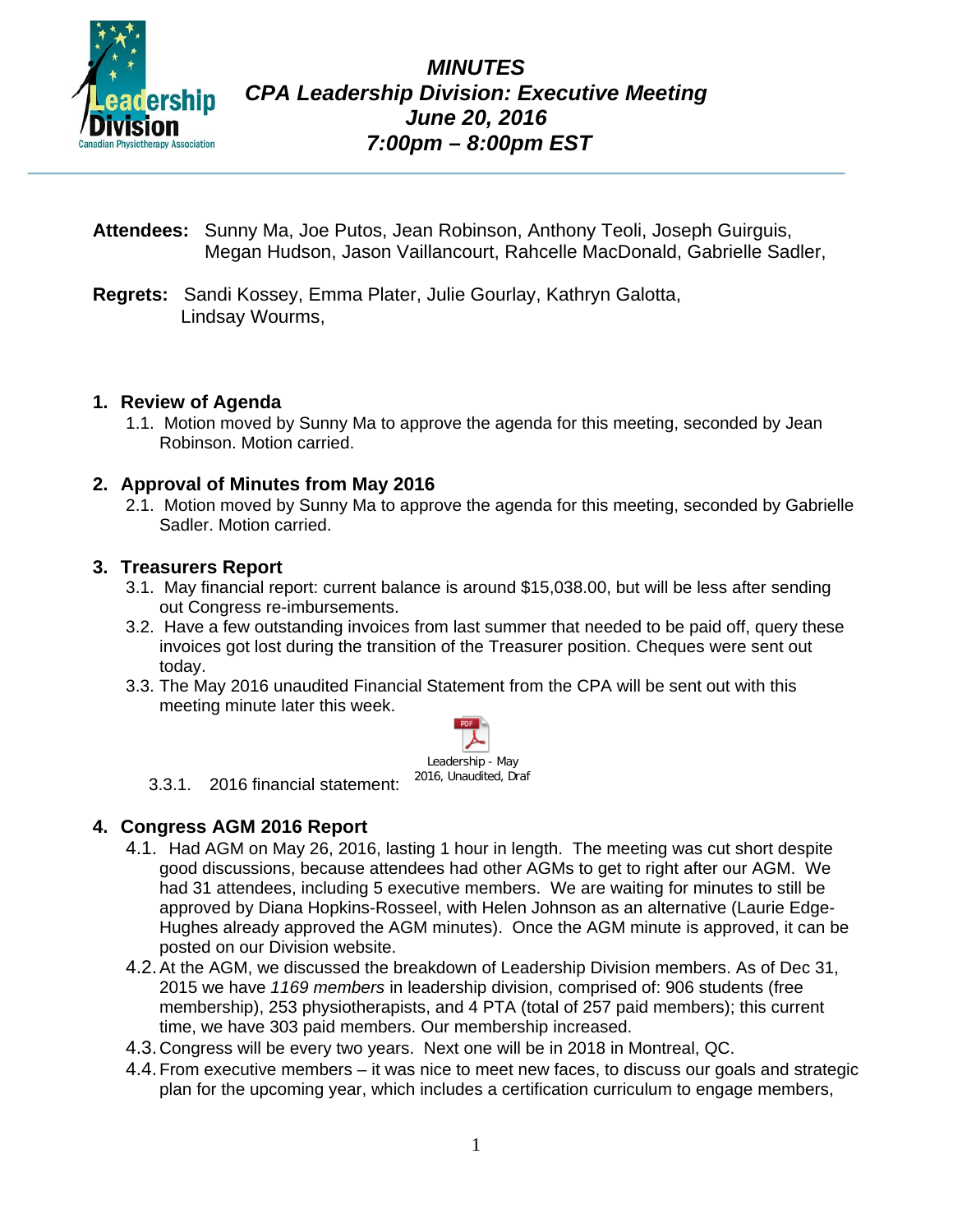

# *MINUTES CPA Leadership Division: Executive Meeting June 20, 2016 7:00pm – 8:00pm EST*

possible re-branding for marketing purposes (to capture more physiotherapist populations), and the possible merger with the private practice division.

- 4.5.Anthony obtained some opinions regarding the merger from private practice perspective. Attendees at the Private Practice AGM had suggested doing a trial year of the merger, such as merging resources for a year to see what the outcome would be. Another concern raised at the Private Practice AGM was whether the two executive committees will be on the same page. During the 2012 CPA Congress in Montreal, the Leadership Division and Private Practice Division executive committees were in agreement regarding the merger. A task force will be put together by CPA to facilitate this merger in the future. Members of the Leadership division can choose to be involved in this task force if interested.
- 4.6.Congress was good for networking and meeting CPA executives.
- 4.7.Someone was interested to take on the KTMC (knowledge translation) role which is Jean's current role.

#### **5. 2016 Project Teams**

Want to have each executives/student rep volunteer for one of the four projects, and each team can host teleconference(s) if needed.

- 5.1. Website revamp
	- 5.1.1.Sandi was going to take on this role, but she has tentatively resigned. CPA is putting forth a new website platform, but that will not be until next year. We can choose to use the CPA platform, or have our own website platform.
	- 5.1.2.We have a proposal from a professional website developer, who is also working with the Global Health Division. The quote from this professional website developer is \$4,000, which is a discounted price (re-development will take around 3-6 months, and would usually be around \$8,000-\$10,000).
	- 5.1.3.As a division, we want: interactive platform where we can post activities, interviews, podcasts, and possibly a monitored discussion board.
	- 5.1.4.This team will need to liase with CPA if we wish to use CPA's platform.
- 5.2. Leadership Certification Curriculum
	- 5.2.1.Have 3 webinar series already.
	- 5.2.2.Next step is to develop a leadership certification program, which can allow new graduates or practicing physiotherapist to have a solid curriculum for further education. A sub-goal of this initiative is also to engage new and existing members.
	- 5.2.3.Joe has started putting together a draft curriculum, where the content and learning areas are based on inputs from physiotherapists from across the country. The actual curriculum/content development will be done in collaboration with a consultant, e.g. Lynn Sinclair, and the developer of the Leadership education series for the American Physical Therapy Association (APTA)
	- 5.2.4.This team will decide on the delivery model and other aspects of course delivery; will have help with the actual curriculum development, as it can be technical and challenging for someone without curriculum development background.
	- 5.2.5.Anthony is interested in this project.
	- 5.2.6.This project and the 'website revamp' project will likely be more intensive than the other two projects.
- 5.3. PTAA course
	- 5.3.1.NSA outgoing president (Amy) will be taking over this initiative.
	- 5.3.2.Joseph would like to continue on this project.
- 5.4. Membership survey
	- 5.4.1.Have survey from last year saved on Survey Monkey